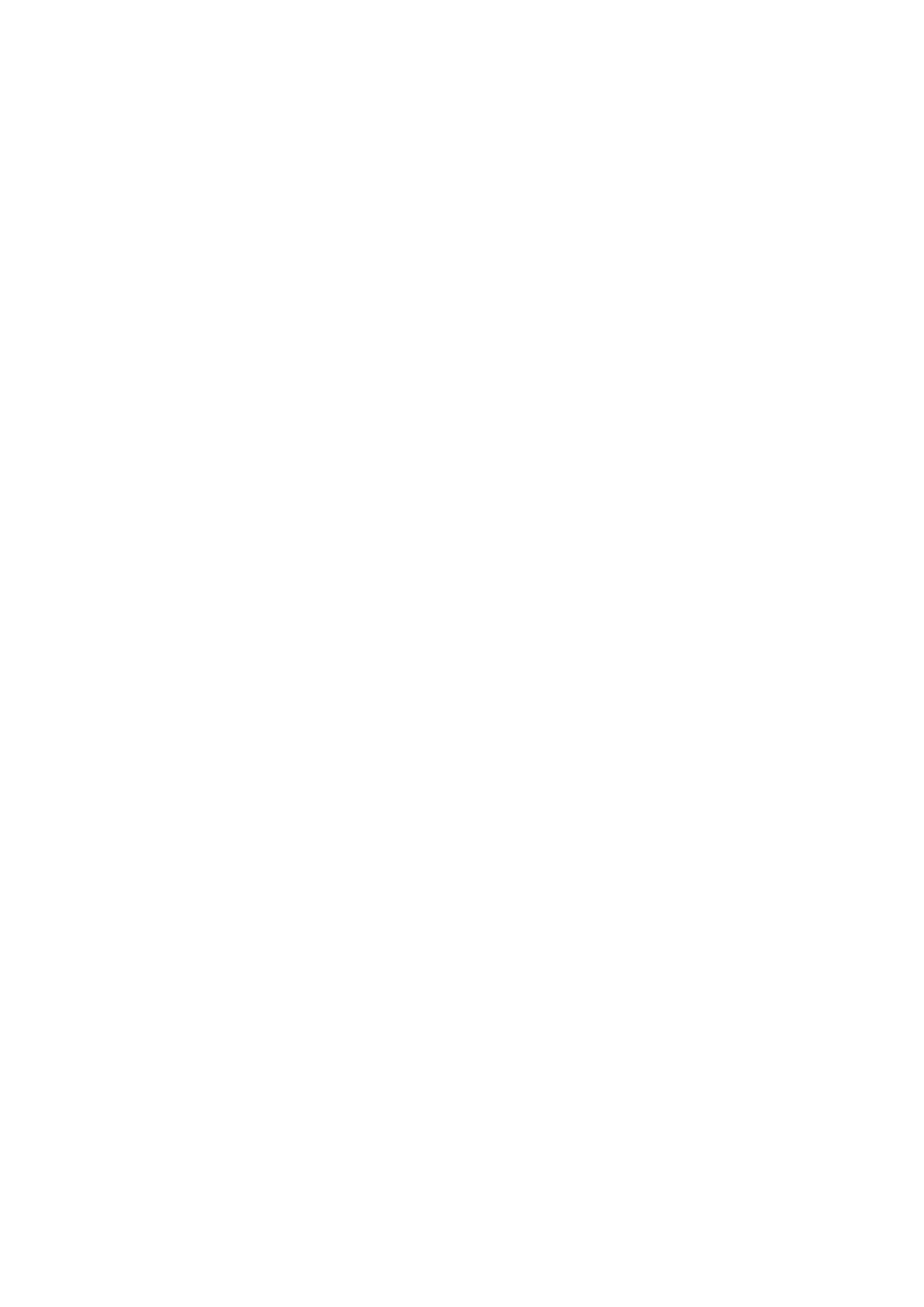|                          |             | S    |      |      | L    |
|--------------------------|-------------|------|------|------|------|
| <b>Scarborough</b>       | d           | 1900 |      |      |      |
| <b>Seamer</b>            |             | 1905 |      |      |      |
| <b>Filey</b>             |             | 1915 |      |      |      |
| <b>Hunmanby</b>          |             | 1920 |      |      |      |
| <b>Bempton</b>           |             | 1929 |      |      |      |
| <b>Bridlington</b>       |             | 1938 | 2000 | 2058 |      |
| <b>Nafferton</b>         |             |      | 2011 | 2109 |      |
| <b>Driffield</b>         |             | 1951 | 2015 | 2113 |      |
| <b>Hutton Cranswick</b>  |             |      | 2020 | 2118 |      |
| <b>Arram</b>             |             |      |      |      |      |
| <b>Beverley</b>          |             | 2004 | 2030 | 2128 |      |
| <b>Cottingham</b>        |             | 2010 | 2036 | 2134 |      |
| Hull                     | a           | 2020 | 2044 | 2143 |      |
| Hull                     | $\mathbf d$ | 2021 | 2050 | 2148 | 2231 |
| <b>Hessle</b>            |             |      | 2057 | 2155 |      |
| <b>Ferriby</b>           |             |      | 2102 | 2200 |      |
| <b>Brough</b>            |             | 2033 | 2107 | 2205 | 2243 |
| <b>Broomfleet</b>        |             |      |      |      |      |
| <b>Gilberdyke</b>        |             |      | 2114 | 2212 |      |
| <b>Eastrington</b>       |             |      |      |      |      |
| <b>Howden</b>            |             |      | 2121 | 2219 | 2255 |
| <b>Wressle</b>           |             |      |      |      |      |
| <b>Selby</b>             | a           | 2053 | 2132 | 2230 | 2306 |
| <b>Selby</b>             | d           | ۰    | 2132 | 2230 |      |
| <b>Sherburn-in-Elmet</b> |             |      | 2146 |      |      |
| <b>Church Fenton</b>     |             |      | 2150 |      |      |
| <b>Ulleskelf</b>         |             |      |      |      |      |
| <b>York</b>              | a           |      | 2204 | 2255 |      |
|                          |             |      |      |      |      |

H To Halifax.

L To Leeds.

S To Sheffield.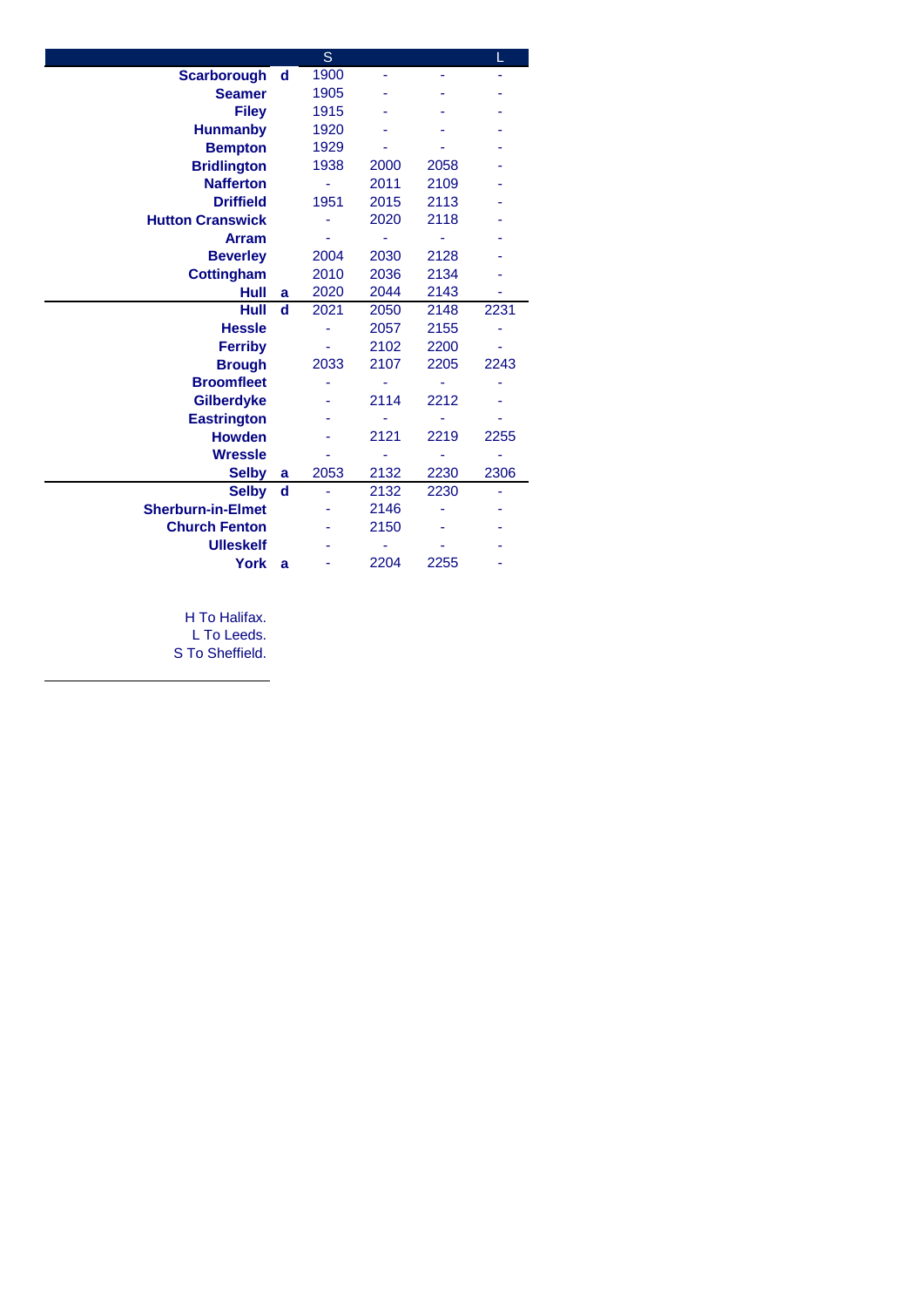| York d                   |             | 0730           | 0845 |      | 0945           | 1045 | ٠              | 1145 | 1242 |                | 1345 |
|--------------------------|-------------|----------------|------|------|----------------|------|----------------|------|------|----------------|------|
| <b>Ulleskelf</b>         |             |                |      |      |                |      |                |      |      |                |      |
| <b>Church Fenton</b>     |             | 0742           | 0857 | ٠    | 0957           |      | ۰              | 1157 |      | $\blacksquare$ | 1357 |
| <b>Sherburn-in-Elmet</b> |             | 0746           | 0901 |      | 1001           | ä,   |                | 1201 |      |                | 1401 |
| <b>Selby</b>             | a           | 0759           | 0914 | ٠    | 1014           | 1113 | $\blacksquare$ | 1214 | 1315 |                | 1414 |
| <b>Selby</b>             | $\mathbf d$ | 0803           | 0914 | 0931 | 1014           | 1114 | 1127           | 1214 | 1315 | 1327           | 1415 |
| <b>Wressle</b>           |             | 0811           |      |      | ÷              |      |                |      |      |                | ٠    |
| <b>Howden</b>            |             | 0815           | 0924 |      | 1024           | 1124 |                | 1224 | 1325 |                | 1425 |
| <b>Eastrington</b>       |             | 0820           |      |      | $\blacksquare$ |      | ۰              | ۰    |      |                | ٠    |
| <b>Gilberdyke</b>        |             | 0825           | 0932 |      | 1032           | 1131 |                | 1232 | 1333 |                | 1432 |
| <b>Broomfleet</b>        |             | 0829           | ٠    |      | ÷,             |      |                | ٠    |      |                | ٠    |
| <b>Brough</b>            |             | 0835           | 0940 | 0952 | 1040           | 1139 | 1145           | 1240 | 1341 | 1346           | 1440 |
| <b>Ferriby</b>           |             | 0840           | ٠    |      |                | ٠    |                |      |      |                |      |
| <b>Hessle</b>            |             | 0844           |      |      |                |      |                |      |      |                | ۰    |
| Hull                     | a           | 0853           | 0954 | 1005 | 1054           | 1153 | 1158           | 1254 | 1355 | 1359           | 1454 |
| <b>Hull</b>              | $\mathbf d$ | $\blacksquare$ | ٠    | ÷    | 1101           | 1159 | $\blacksquare$ | 1301 | 1359 | $\blacksquare$ | 1500 |
| <b>Cottingham</b>        |             |                |      |      | 1108           | 1206 | ä,             | 1308 | 1406 | $\blacksquare$ | 1508 |
| <b>Beverley</b>          |             |                |      | ۰    | 1115           | 1213 | ä,             | 1315 | 1413 | $\blacksquare$ | 1514 |
| <b>Arram</b>             |             |                |      |      | ÷              | 1217 | ۰              | ۰    | 1417 | $\blacksquare$ | ٠    |
| <b>Hutton Cranswick</b>  |             |                |      |      | 1124           | 1224 | $\blacksquare$ | 1324 | 1424 | $\blacksquare$ | 1523 |
| <b>Driffield</b>         |             |                |      | ٠    | 1129           | 1229 | $\blacksquare$ | 1329 | 1429 | $\blacksquare$ | 1529 |
| <b>Nafferton</b>         |             |                |      |      | 1133           | 1233 | $\blacksquare$ | 1333 | 1433 | $\blacksquare$ | 1533 |
| <b>Bridlington</b>       |             |                |      | ۰    | 1146           | 1245 | ۰              | 1345 | 1445 | $\blacksquare$ | 1545 |
| <b>Bempton</b>           |             |                |      |      |                |      |                |      |      |                |      |
| <b>Hunmanby</b>          |             |                |      |      |                |      |                |      |      |                |      |
| <b>Filey</b>             |             |                |      |      |                |      |                |      |      |                |      |
| <b>Seamer</b>            |             |                |      |      |                |      |                |      |      |                |      |
| Scarborough a            |             |                |      |      |                |      |                |      |      |                |      |

| York d                   |             | 1443 | ٠    | 1546 | 1644 | ٠    | 1745 | ٠              | 1845 | ٠    | 1941 |
|--------------------------|-------------|------|------|------|------|------|------|----------------|------|------|------|
| <b>Ulleskelf</b>         |             |      |      | 1556 |      |      |      |                |      |      |      |
| <b>Church Fenton</b>     |             |      | ٠    | 1600 | 1657 | ٠    | 1758 | ٠              | 1857 | ۰    | 1953 |
| <b>Sherburn-in-Elmet</b> |             |      |      | 1605 | 1701 | ٠    | 1802 | ٠              | 1901 |      | 1957 |
| <b>Selby</b>             | a           | 1510 | ÷    | 1617 | 1713 | ÷    | 1814 | $\blacksquare$ | 1914 |      | 2010 |
| <b>Selby</b>             | $\mathbf d$ | 1515 | 1527 | 1618 | 1713 | 1728 | 1815 | 1827           | 1914 | 1935 | 2011 |
| <b>Wressle</b>           |             |      |      |      | 1721 |      |      |                |      |      | 2019 |
| <b>Howden</b>            |             | 1525 | ٠    | 1628 | 1726 | ٠    | 1825 | ٠              | 1924 | ٠    | 2024 |
| <b>Eastrington</b>       |             |      |      |      |      |      |      | ٠              |      |      |      |
| Gilberdyke               |             | 1532 |      | 1636 | 1732 | ٠    | 1832 | ٠              | 1932 | ۰    | 2032 |
| <b>Broomfleet</b>        |             |      |      |      |      |      |      |                |      |      |      |
| <b>Brough</b>            |             | 1540 | 1546 | 1644 | 1740 | 1747 | 1840 | 1846           | 1940 | 1954 | 2040 |
| <b>Ferriby</b>           |             |      |      | ٠    |      |      |      | $\blacksquare$ |      |      |      |
| <b>Hessle</b>            |             |      |      |      |      |      |      |                |      |      |      |
| Hull                     | a           | 1554 | 1559 | 1657 | 1755 | 1800 | 1854 | 1859           | 1954 | 2007 | 2054 |
| Hull                     | $\mathbf d$ | 1559 | ÷    | 1701 | 1801 | ۰    | 1900 | ٠              | 2000 | ٠    | 2100 |
| <b>Cottingham</b>        |             | 1607 | ٠    | 1709 | 1809 | ٠    | 1907 | ٠              | 2007 | ۰    | 2107 |
| <b>Beverley</b>          |             | 1614 | ٠    | 1715 | 1815 | ۰    | 1914 | ٠              | 2014 | ٠    | 2114 |
| <b>Arram</b>             |             |      |      |      |      | ۰    |      | ٠              | 2018 |      |      |
| <b>Hutton Cranswick</b>  |             | 1623 | ٠    | 1724 | 1824 | ٠    | 1923 | ٠              | 2025 | ٠    | 2123 |
| <b>Driffield</b>         |             | 1628 |      | 1730 | 1830 | ٠    | 1928 | ٠              | 2030 | ٠    | 2128 |
| <b>Nafferton</b>         |             | 1632 |      | 1734 | 1834 | ۰    | 1932 | ٠              | 2034 | ۰    | 2132 |
| <b>Bridlington</b>       |             | 1645 | ٠    | 1746 | 1847 | ۰    | 1944 | ٠              | 2046 | ٠    | 2144 |
| <b>Bempton</b>           |             |      |      |      |      |      |      |                |      |      |      |
| <b>Hunmanby</b>          |             |      |      |      |      |      |      |                |      |      |      |
| <b>Filey</b>             |             |      |      |      |      |      |      |                |      |      |      |
| <b>Seamer</b>            |             |      |      |      |      |      |      |                |      |      |      |
| <b>Scarborough</b>       | <b>a</b>    |      |      |      |      |      |      |                |      |      |      |